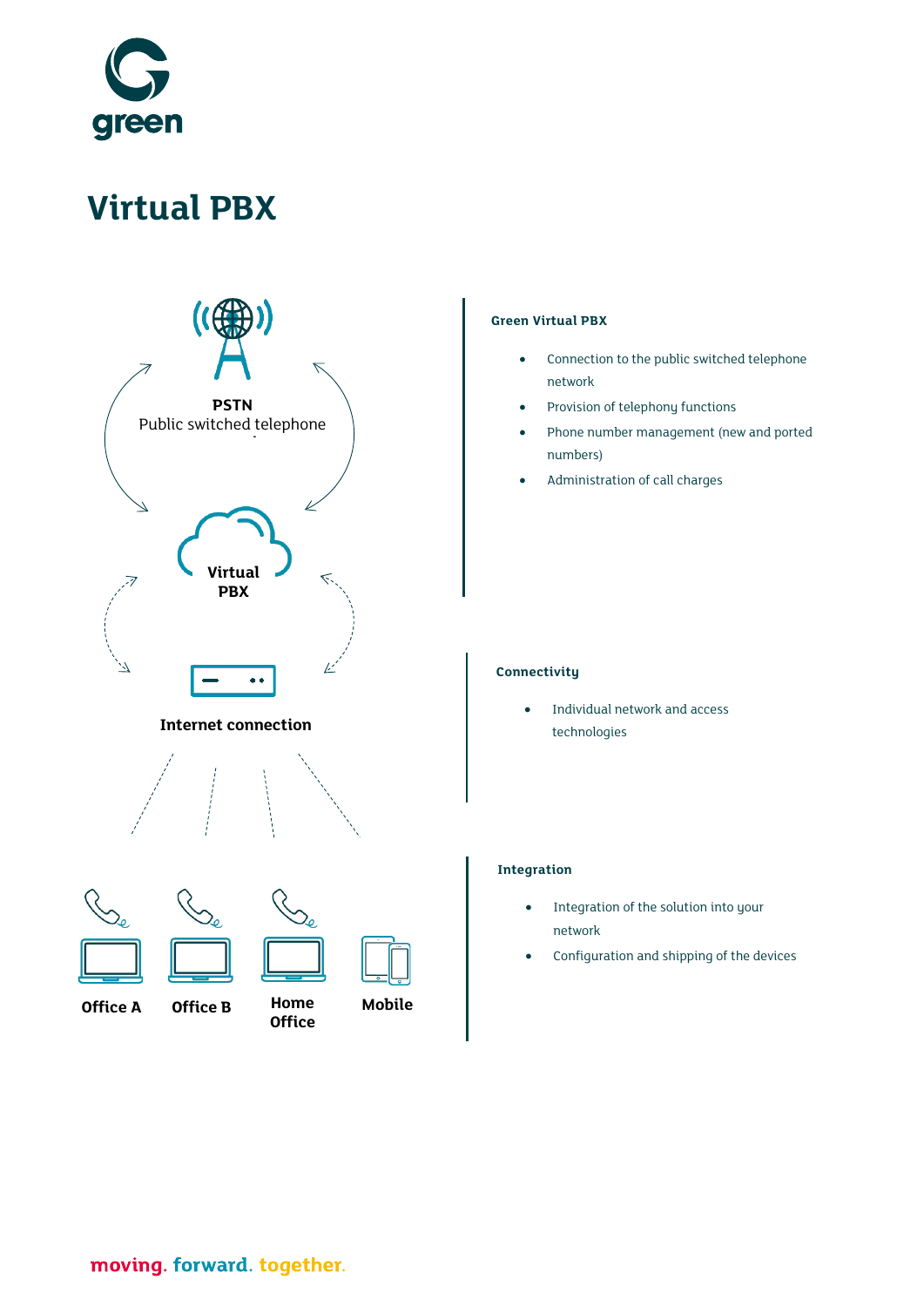

## Features

Green's virtual private branch exchange (PBX) is a fully integrated, standardized telephone system from the cloud. It replaces mounted on-premises telephone systems and makes new investments in expensive telephone systems a thing of the past. Your Green PBX is a dedicated system operated in the cloud – just for you. It gives you the greatest possible flexibility and ensures that your specific telephony needs are covered.

#### **Location-independent subscribers**

Whether your employees are working from home, at a customer's site or are currently in the office no longer matters. Even call sequences can be set up across multiple sites.

#### **Make calls from a computer**

Our CTI clients (computer telephony integration) for Windows, Linux and Max let you make calls directly from your computer. Our Apple and Android app lets you be reached through your business number anywhere in the world, and that at a fixed network rate from Switzerland.

#### **Conference calls and video conferences**

Invite your employees, customers or business partners to conference calls and video conferences. Counterparties need just a phone or web browser to participate. Show your presentation online or share a participant's screen. Without any additional licenses or fees.

Want to combine our vPBX with Teams from Office 365? No problem! We'd be happy to show you just how easily and intuitively these can be integrated.

#### **Voice control**

Use the integrated voice response (IVR) system to channel calls. Efficiently get callers connected to the right person.

#### **Security**

Define a maximum amount (cap limit) to protect yourself against hacker attacks or unpleasant surprises on your next phone bill.

#### **Everything you need for making phone calls**

Voicemail, music on hold and fax to mail. You can configure the telephone system to precisely meet your needs and then focus on your core business, as usual.

moving. forward. together.